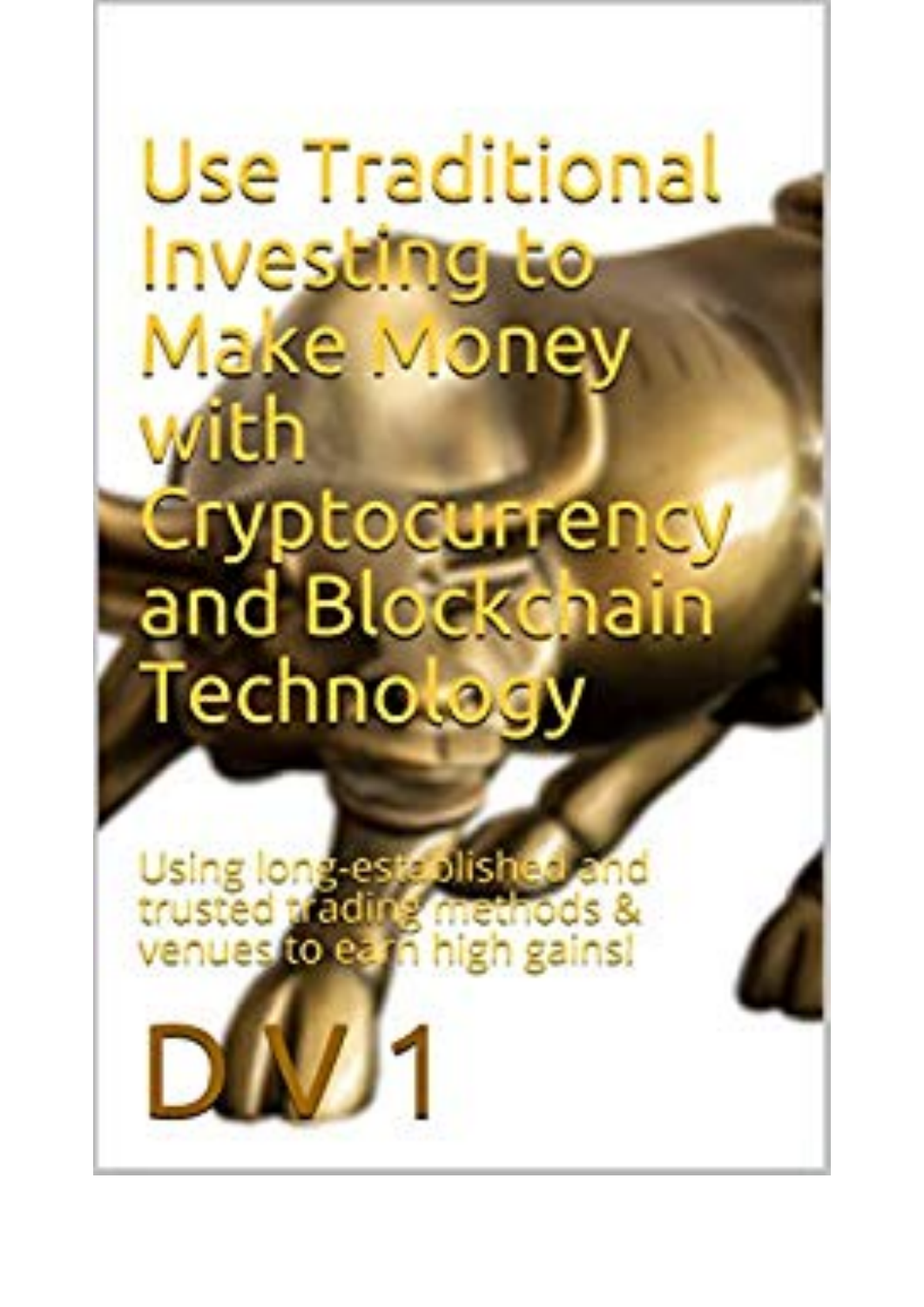*1, D V*

**Use Traditional Investing to Make Money with Cryptocurrency and Blockchain Technology: Using long-established and trusted trading methods & venues to earn high gains! (Crypto + Book 5)**

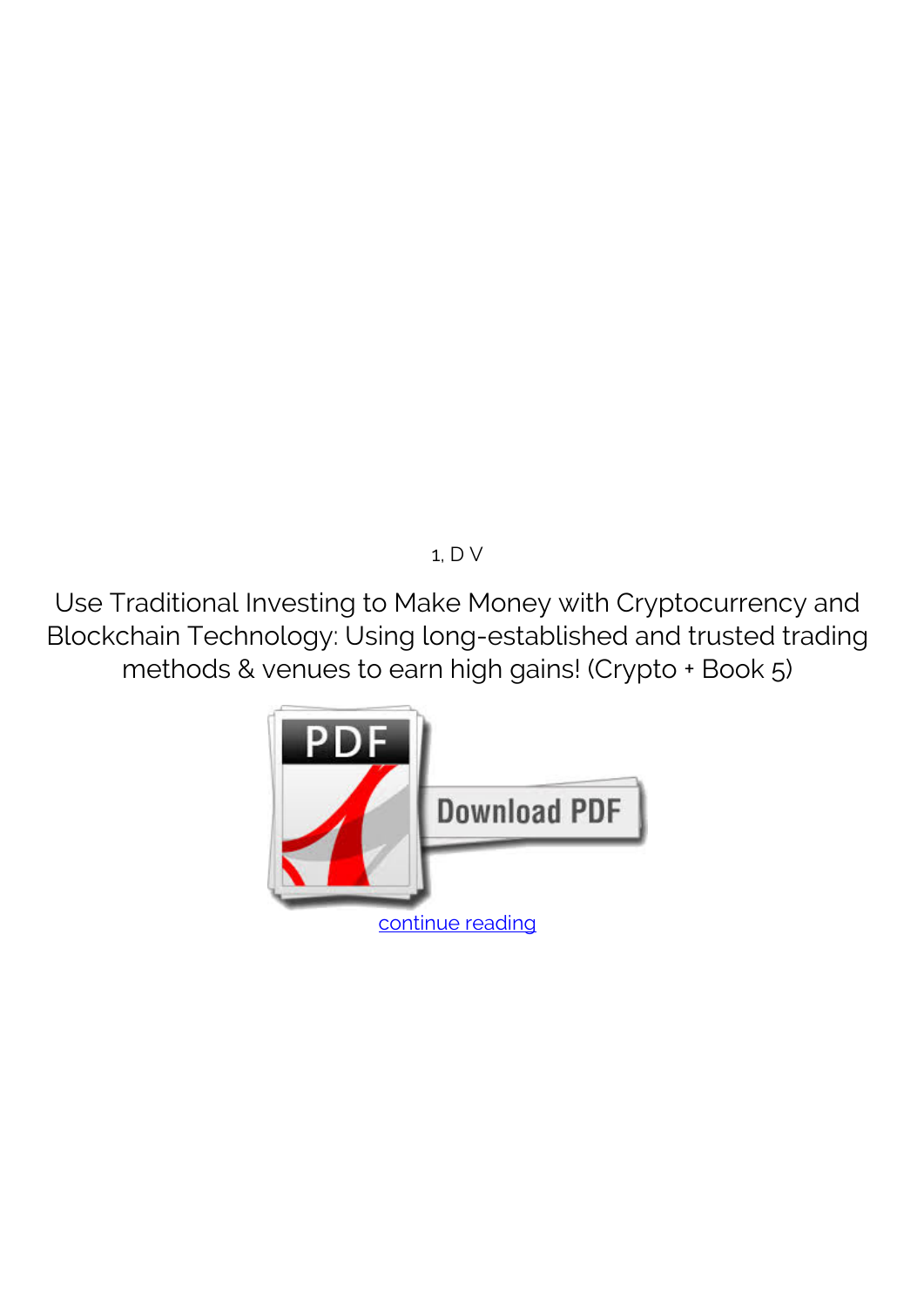Use long-established and trusted trading venues to earn high gains leveraging cryptocurrency property and blockchain technological advances. Know which FANG-like investments will significantly increase in worth proportionate to cryptocurrency diffusion. Learn about large and small cap stocks, and mutual fund vehicles that are positioned to create billions now and in coming years from this groundbreaking and industy-disrrupting tide of occasions. Better understand blockchain and uncover several bleeding-edge industry ideas and their associated companies that are poised to significantly benefit from blockchain integration.



[continue reading](http://bit.ly/2Tge8Fv)